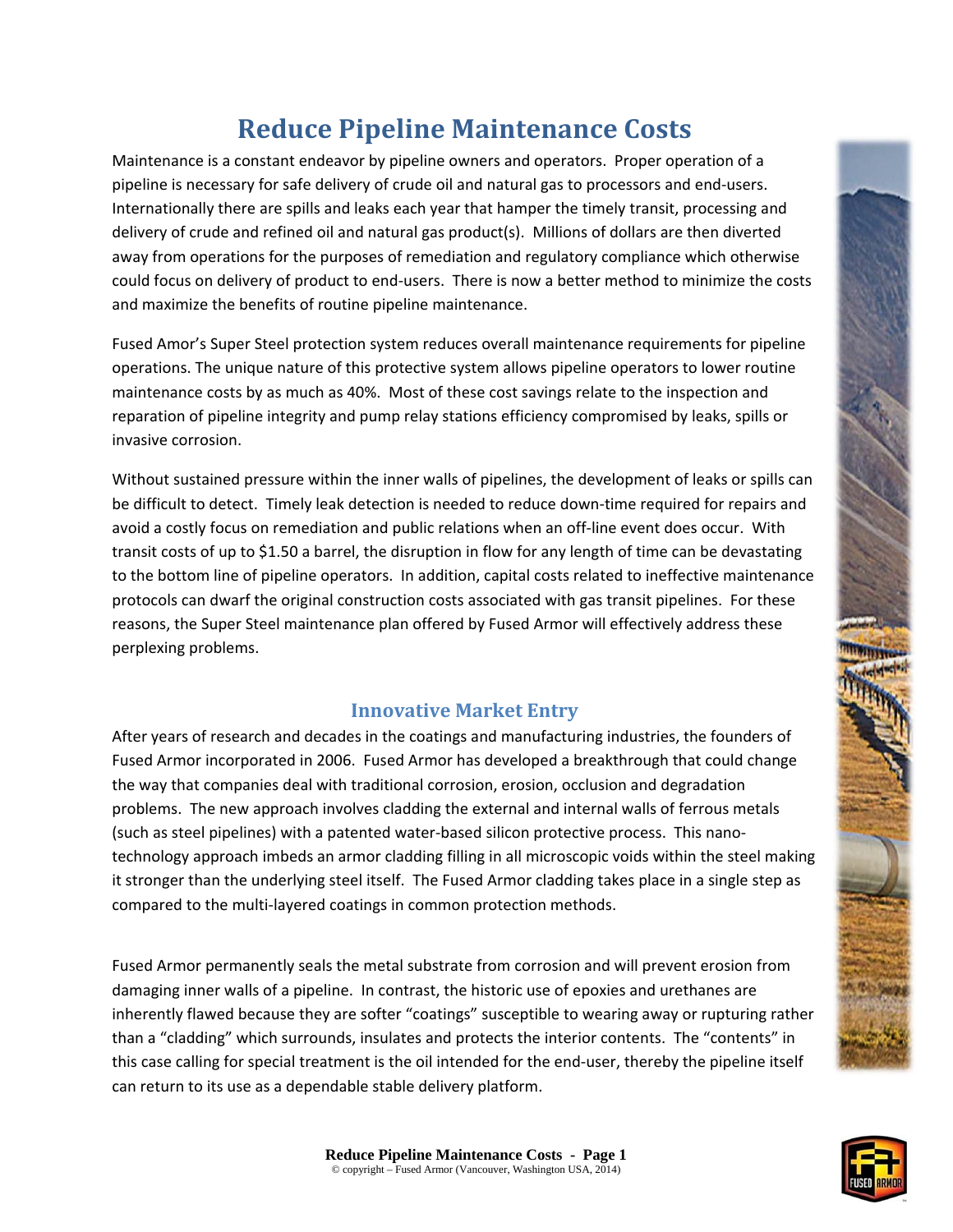## **Reducing Equipment Repair and Pipeline Cleaning Expenses**

The development of Fused Armor involved a substantial collaborative effort and numerous improvements bringing forth its current formulas designed for the caustic and corrosive environmental conditions of the petroleum industry. In providing this protection, Fused Armor also offers a high degree of lubricity which allows crude oil and natural gas to flow through the pipeline freely by greatly reducing static tension of liquids and gases flowing in the pipe.

The high lubricity feature of Fused Armor reduces the pressure of the pipeline internally taking the stress off of relay pump stations. Reducing stress of the pumps to create increased pressure to move the crude oil through the pipeline consistently extends the life of this equipment. The increased lubricity of the inner wall of the pipe can translate into faster through‐put of the crude oil to the processor and end‐users. The increased lubricity and reduced surface tension then decreases wax build‐ up on the inner pipeline walls (crude oil) and similarly will decrease hydration in natural gas transport pipelines. Added lubricity internally can consequently translate into decreased operating expenses and thereby, increased operating profits. In addition, the insulative properties of Fused Armor decreases heat loss in the flowing oil further reducing opportunities for internal build-up.

Crude oil contains varying amounts of paraffin wax which emerges from crude oil at 50 $^{\circ}$ C and as it cools, wax buildup may occur within a pipeline. When present in oil, waxes or asphaltenes (molecular crude oil components) can cause solubility issues and compromise flow. When obstructive buildup is present in transit lines, these pipelines are inspected and cleaned using pipeline inspection gauges or *pigs*. Cleaning Pigs not only scrape the wax off the wall of the pipe but cleans out the pits and corrosive impediments off inner walls. When impediments are removed, the pitted metal is exposed thereby accelerating the corrosive attack on the inner wall. Consequently, the thinner inner wall is weakened and will fail eventually creating leaks, spills or other disruption of flow in the pipeline. When the need to remove wax depositions (or plugs) is neutralized by consistent predictable flow, and oil temperatures in transit are maintained at higher temperatures, the enhanced operating efficiency of the pipeline is the natural outcome.



**Cleaning Pig** 



Brown build-up of crude carbonate / White build-up of crystalline particles

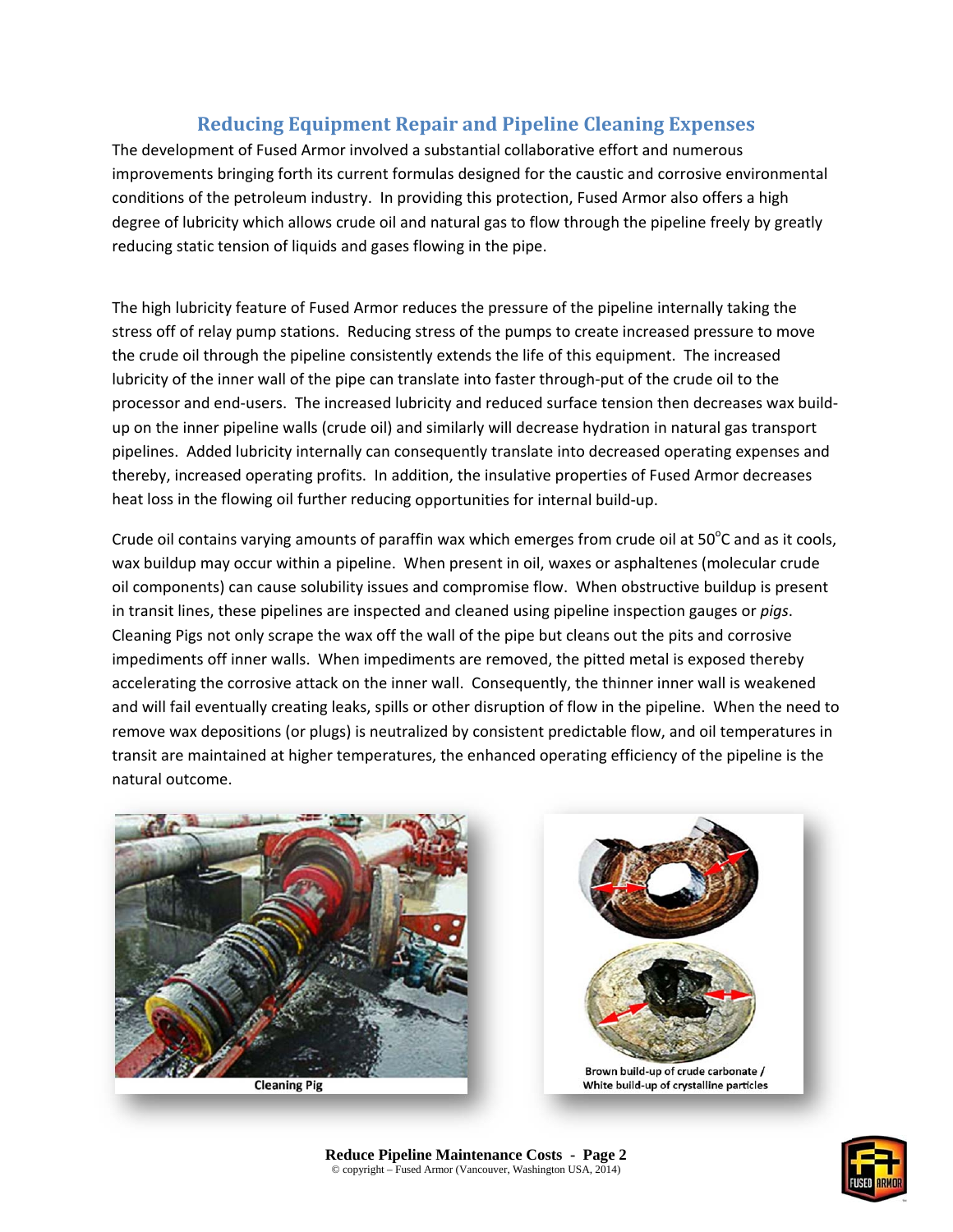### **Thermal Properties**

Sweet crude oil is a viscous liquid and is heated in order to be easily transported through a pressurized pipeline by relay stations along the length to maintain the proper pressure and heat properties. Heating crude oil in a buried or exposed steel pipe takes tremendous energy to move crude down the pipeline. Fused Armor's thermal conductivity will trap the heat used in shipment lowering the amount of energy to maintain the proper viscosity. The thermal insulation value is over 2 times that of the metal pipe. Heat loss is not a common problem when the pipe is protected by Fused Armor as the heat waves are refracted along the length of the pipe laterally as the oil continues down the pipeline (confirmed in tests by the automotive industry).

Heavier oils such as bitumen and oil sands must be diluted with a natural gas condensate, naphtha or synthetic oils to keep the bitumen from precipitating out of the crude oil. This mixture (diluted bitumen) must be used in order to comply with the order to meet viscosity and density requirements found in common carrier pipeline tariff rules. The diluted blend ratio may consist of 25 to 55% diluent by volume, depending on characteristics of the bitumen and diluent, pipeline specifications, operating conditions, and refinery requirements.

Dilbit contains a high amount of abrasive substances like shale, silica, quartz, etc. that wear away the wall of the pressurized pipeline when being transported to the processors. Fused Armor creates unparalleled abrasion resistance and impact resistance (up to 24,000 pounds psi) adding to the extended long life protection needed for the metal pipeline. Poly liners are soft and have a limited life time. Replacement of these liners can be expensive as the flow of the oil must be curtailed and the pipeline cut to replace liners

### **Metal Protection**

The US Department of Transportation, Pipeline and Hazardous Materials Safety Administration identifies key performance characteristics in pipeline "coatings" which are needed to maximize safety and minimize needed maintenance (49 CFR 195.559). Among the required characteristics are that: (a) Coating materials are designed to mitigate corrosion; (b) Materials have sufficient adhesion to the metal surface to prevent "under‐film migration of moisture"; (c) Be sufficiently ductile to resist cracking; (d) Have enough strength to resist damage due to handling and soil stress; (e) Support and supplemental cathodic protection; and (f) Have a low moisture absorption and high electrical resistance. Third party testing has proven that Fused Armor excels in each of these areas compared with all pipeline coating methods available.



**Fused Armor Clad Test Pipe Sample**

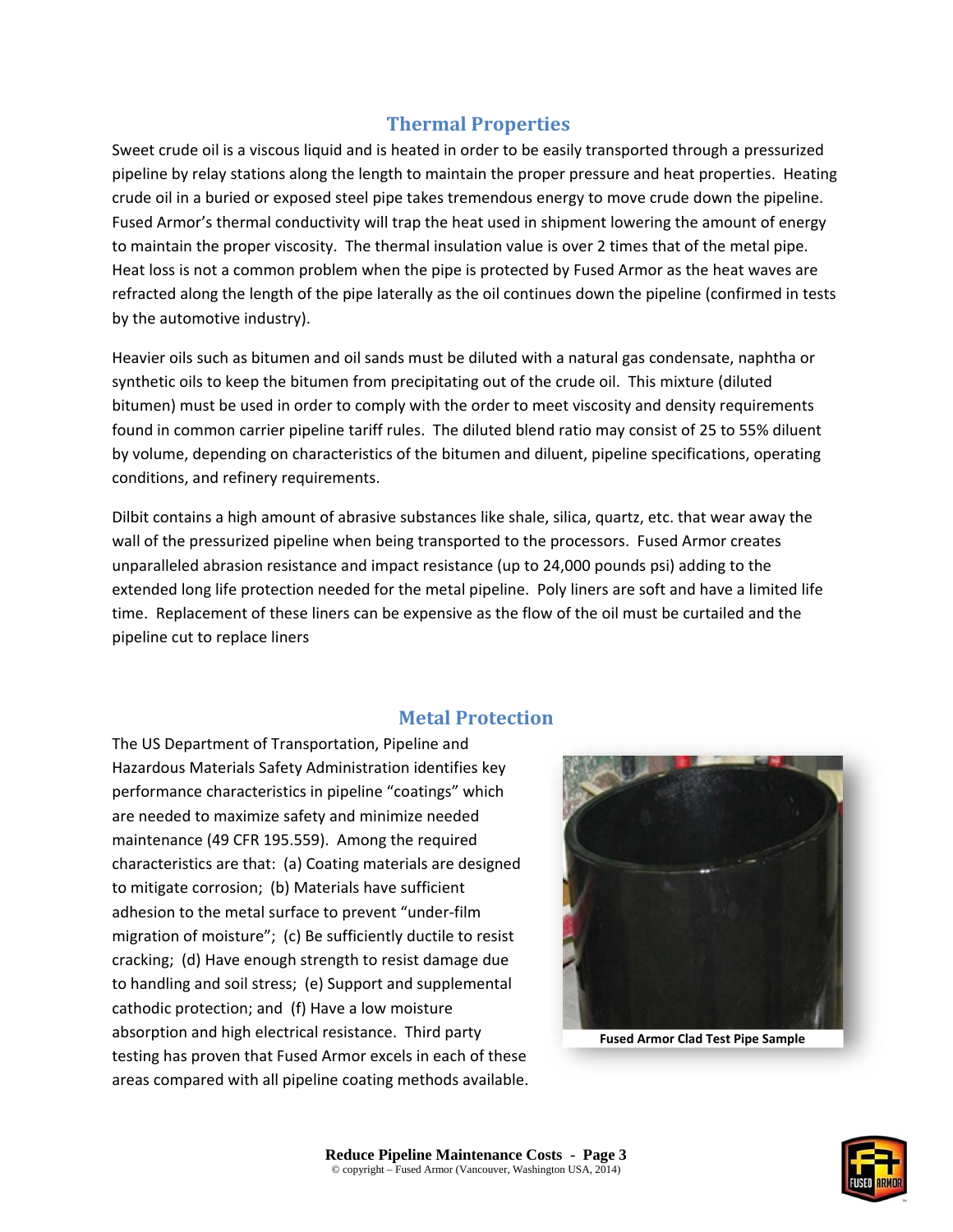Impacts (accidents), abrasion (heavy oil and oil sands, subsea oil instillations) and corrosion are the leading causes of pipeline failures internationally causing over 80% of all spills or leaks each year.

Since oil (extracted from Canadian oil sands and the Central States Bakken Formation) has been transported through North American pipelines, there have been tens of billions of dollars diverted from income to cleanup, with billions more spent on fines, remediation and regulatory compliance. Pipelines must now be stronger and more resistant to abrasion in order to transport the heavier thicker crude oil. Relay pumping stations must thereby increase pressure internally in the pipeline needed to move the thicker crude. Consequently, the needed characteristics for new pipelines today are much greater than those in the past in order to efficiently transport the more viscous crude coming out of Canada and the Central Plain States.

Fused Armor's Super Steel is the answer to meet and exceed all regulatory standards for pipelines. In the images to the right is chronicled evidence of third party testing on Fused Armor samples. The abrasion test pictured is a comparison conducted by the Canadian government between Fused Armor and typical epoxies used on pipelines. In this case, Fused Armor was applied at one‐ half the thickness of the epoxies with weight and volume loss in Fused Armor was negligible and epoxies breached in the same repetitive sampling. The corrosion test pictured was conducted by Ford Motor Corporation and shows the difference between a Fused Armor clad verses an unclad sample of 409 stainless steel. The lubricity and ductility test was conducted by independent labs serving the oil industry in Calgary, Alberta Canada. In the ductility test, a clad flat steel sample was bent in half without any negative impacts to the cladding. The strength test was conducted by independent labs in Houston, Texas who serve offshore oil drilling interests and demonstrated that a Fused Armor clad sample cut from a 21" pipe is 219% stronger than an unclad sample cut from the very same pipe.

Fused Armor's solid impermeable bond to the metal allows for a protective cocoon to be formed over the pipe wall becoming one with the metal. The combination of heat curing combined with nano‐ingredients penetrate deep into the metal and this then changes the properties of the metal itself. When the metal is





**Strength test**